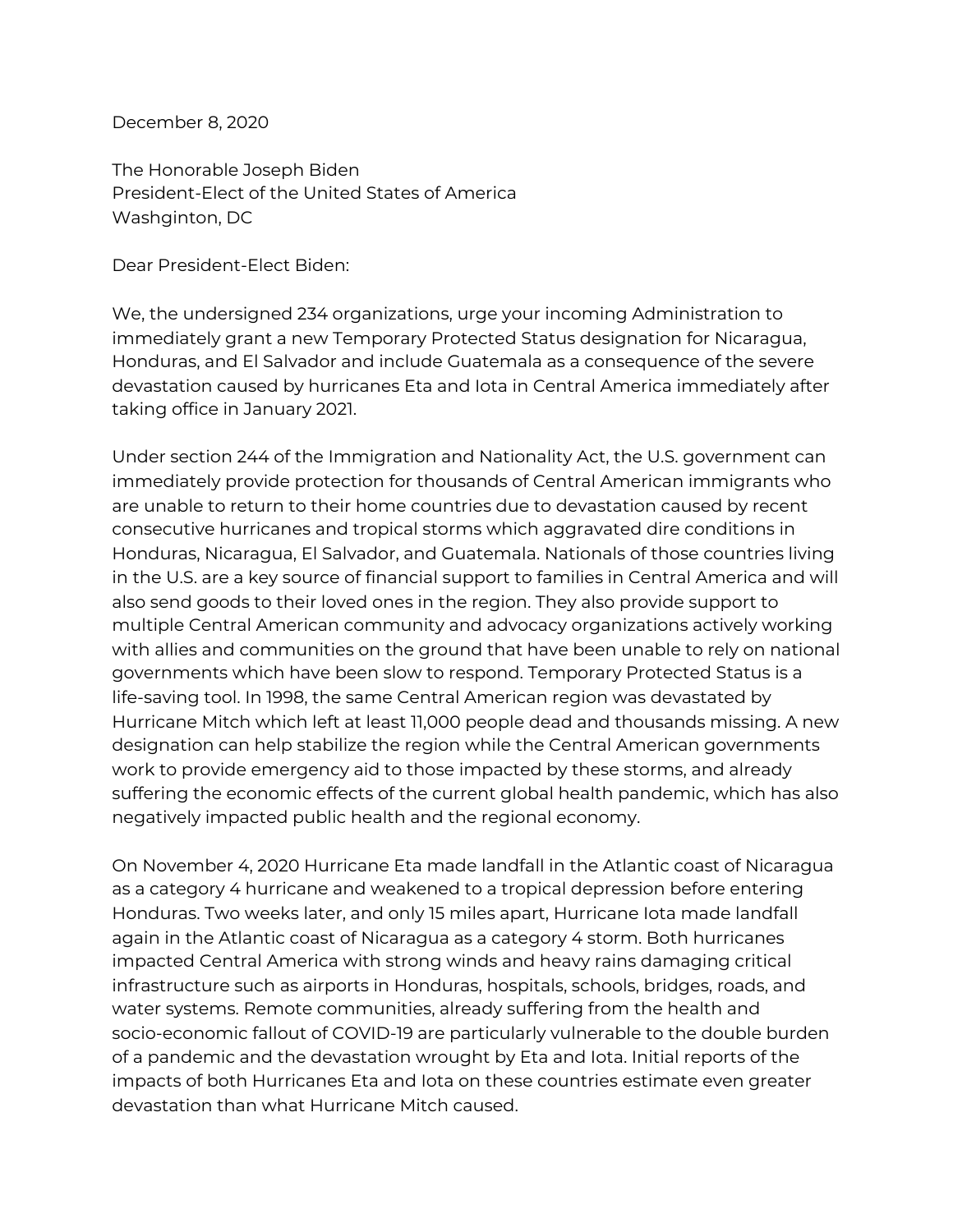The aftermath of these storms are emerging as a major humanitarian crisis in Central America. More than 4.9 million people from Panama to Belize are affected. The most severe impacts are being felt in Honduras, Nicaragua, and Guatemala, but also several areas in El Salvador. In all the affected areas, the communities most impacted are Black and Indigenous: Garifuna, Miskito, many indigenous groups who already suffer from historical patterns of exclusion and discrimination, resulting in disproportionate levels of poverty and geographic isolation. Besides the loss of life, thousands of families lost their homes and livelihoods in the midst of a deadly pandemic. It would be unconscionable to return Central Americans seeking relief from the hurricanes back to an emergency and humanitarian crisis in their countries from which it will take years to recover.

We stand in solidarity with communities in Central America and ask that your Administration join us in standing with them by using its power to grant immediate protection in the form of Temporary Protected Status to nationals of those countries living in the U.S. left vulnerable by the devastation and existing structural barriers to a timely, relevant, and sustainable recovery in Central America.

Thank you for your prompt attention to this urgent matter. Should you need additional information or have further questions please do not hesitate to contact Mony Ruiz-Velasco at Alianza Americas via email at [mruizvelasco@alianzaamericas.org](mailto:mruizvelasco@alianzaamericas.org) or phone at (773) 428-0164 or Laura Esquivel at Hispanic Federation at [lesquivel@hispanicfederation.org](mailto:lesquivel@hispanicfederation.org) or 202.210.2096.

Sincerely,

Adhikaar AFL-CIO African Career, Education & Resources, Inc. Alianza Americas Alianza Nacional de Campesinas America's Voice American Federation of Teachers (AFT) American Friends Service Committee American Humanist Association American Immigration Lawyers Association Americans for Immigrant Justice, Inc. Arab Resource and Organizing Center Arkansas United ARTE Inc. Asylee Women Enterprise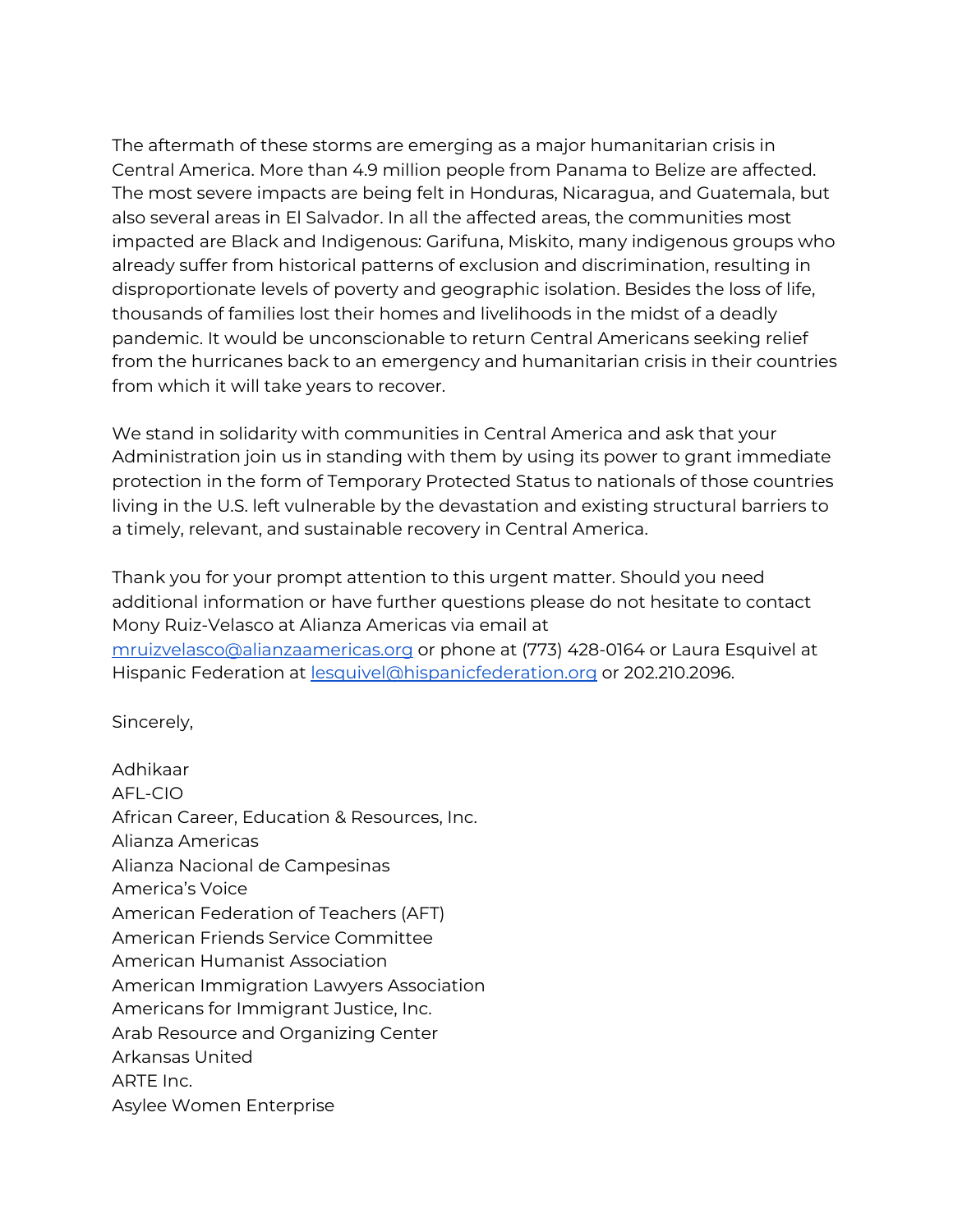Asylum Access

Asylum-seekers Sponsorship Project

Bay Area Asylum Support Coalition (BAASC)

Bender's Immigration Bulletin (LexisNexis)

Boston University International Human Rights Clinic

Cabrini Immigrant Services of NYC

California Collaborative for Immigrant Justice (CCIJ)

Caminando Juntos - Presentation Sisters

CASA

Casa Mary Johanna

Casareina

Catholic Charities of SW Kansas

Catholic Charities Tompkins Tioga

Catholic Legal Immigration Network, Inc.

Catholic Migration Services

Center for Latino Progress - CPRF

Center for Law and Social Policy (CLASP)

Center for Popular Democracy

Central American Black Organization

Central American Resource Center - CARECEN DC

Central American Resource Center - CARECEN Los Angeles

Central American Resource Center --CARECEN San Francisco

Centro Comunitario CEUS

Centro Presente

Centro Romero

Chicago Community and Workers' Rights

Chispa, LCV

Church World Service

Coalition for Humane Immigrant Rights (CHIRLA)

Coalition of Latino Leaders-CLILA

Columbia Law School Immigrants' Rights Clinic

Community Action Board of Santa Cruz County Inc.

Community Legal Services in East Palo Alto

Congregation of Our Lady of Charity of the Good Shepherd, U.S. Provinces

COPAL Minnesota

Corazon Latino

**CRECEN** 

Culinary Union

Desert Support for Asylum Seekers

DIF Municipal

Dolores Street Community Services

Dreamer Fund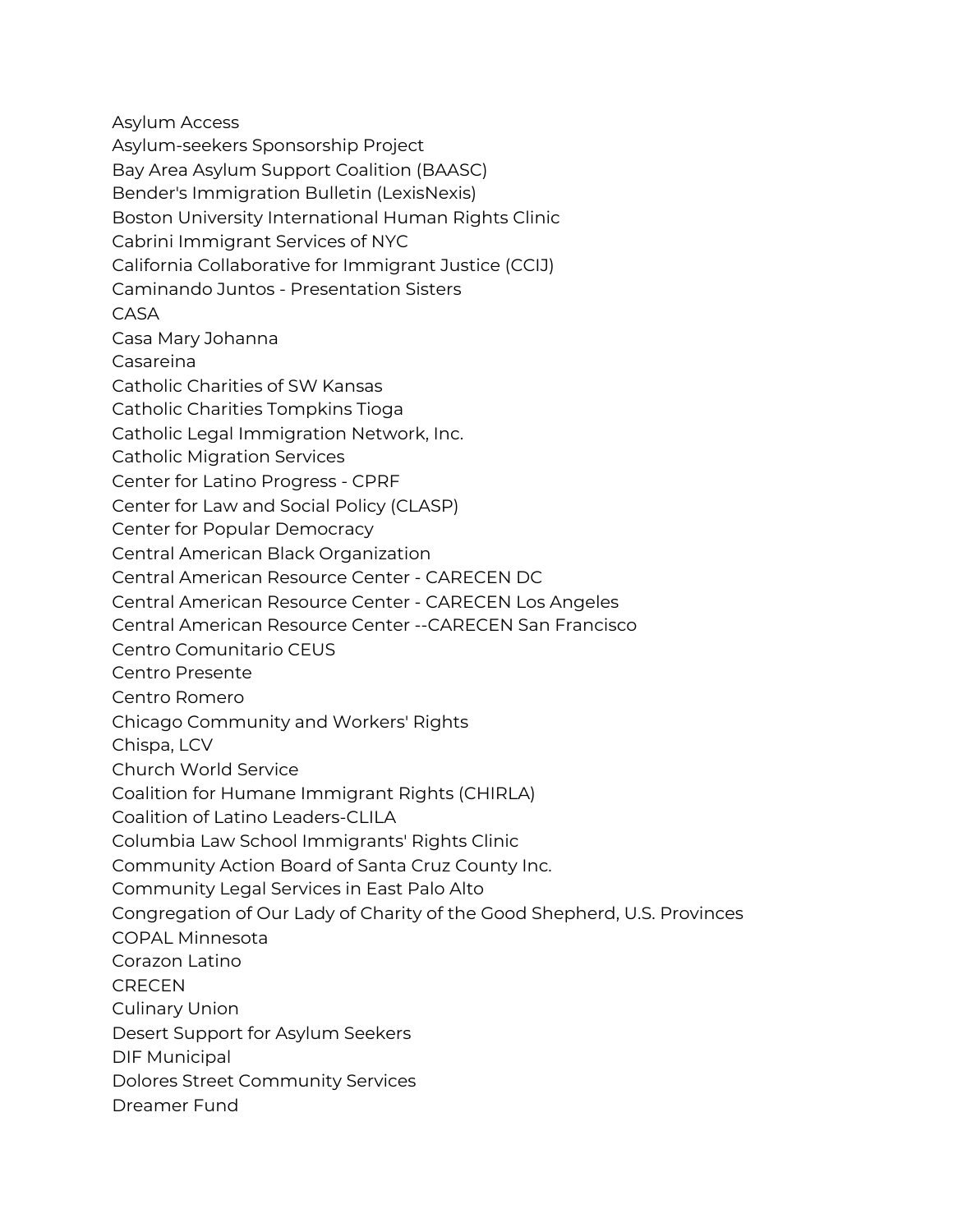Durango Unido en Chicago

- East Bay Sanctuary Covenant
- El/La Para TransLatinas
- Equality California
- Equality North Carolina
- Erie Neighborhood House
- Evangelical Lutheran Church in America
- Family Action Network Movement
- Florence Immigrant & Refugee Rights Project
- Florida Immigrant Coalition
- Franciscan Action Network
- Friends Committee on National Legislation
- Galeria de la Raza
- Grassroots Leadership
- Grupo Folklórico Nicaragüense Malinche
- Haitian Bridge Alliance
- HANA Center
- Hartford Knights Corp.
- **HIAS**
- Hispanic Federation
- Hispanic Health Network
- Hispanics in Philanthropy
- Hispanos Unidos De Buffalo Inc.
- Hondureños Contra el SIDA
- Horizons Unlimited of San Francisco, Inc.
- Houston Migrant Outreach Coalition
- Human Rights First
- Illinois Coalition for Immigrant and Refugee Rights
- Illinois Dream Fund
- Immigrant Law Center of Minnesota
- Immigrant Legal Advocacy Project
- Immigrant Legal Defense
- Immigration Hub
- Immigration Institute of the Bay Area
- Immigration Services and Legal Advocacy (ISLA)
- Immigration Team of Unity Temple Unitarian Universalist Congregation
- Indivisible Chicago Alliance
- Inmimex
- Institute for Pikicy Studies Global Economy Project
- Instituto Familiar de La Raza
- Intercultural Counseling Connection
- International American Relief Society IARS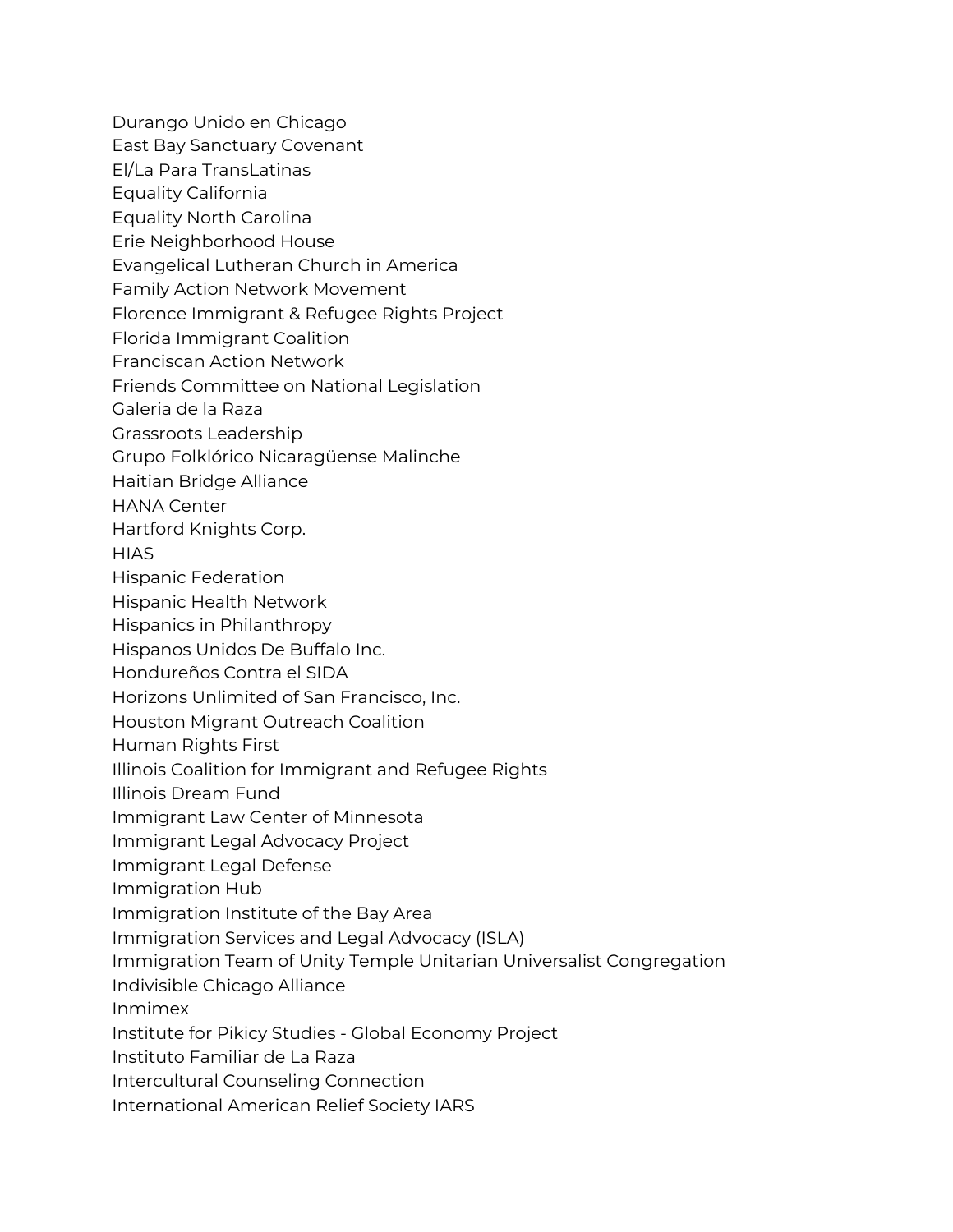- International Institute of New England
- International Refugee Assistance Project
- IRIS Integrated Refugee & Immigrant Svcs
- Jacqueline Batres Bonilla
- Jesuit Social Research Institute
- Jewish Activists for Immigration Justice of Western MA
- Jon Wu Attorney
- Juntos
- Just Futures Law
- Justice & Diversity Center of the Bar Association of San Francisco
- Justice in Motion
- Justice Shall Be for All
- Justice, Peace and Integrity of Creation Commission of the Sisters of St Francis of
- Perpetual Adoration, St. Joseph Province
- Kentucky Equal Justice Center
- Kids in Need of Defense
- La Asunción
- La Casa de Don Pedro
- La Colaborativa
- La Comunidad, Inc
- La Raza Centro Legal
- La Raza Centro Legal San Francisco
- La Union Del Pueblo Entero (LUPE)
- Labor Council for Latin American Advancement
- Las Vanders
- Latin Advocacy Network (LATINAN)
- Latin American Working Group
- Latino Commission on AIDS
- Latino Policy Forum
- Law Office of Helen Lawrence
- Law Office of Peggy J. Bristol
- Lawyers for Civil Rights
- Leadership Conference of Women Religious
- League of Conservation Voters
- League of United Latin American Citizens
- Legal Aid at Work
- Legal Services for Children
- Lila LGBTQ Inc.
- Loisaida, Inc.
- Lost In Translation
- Lost In Translation
- Lutheran Advocacy Ministry in Pennsylvania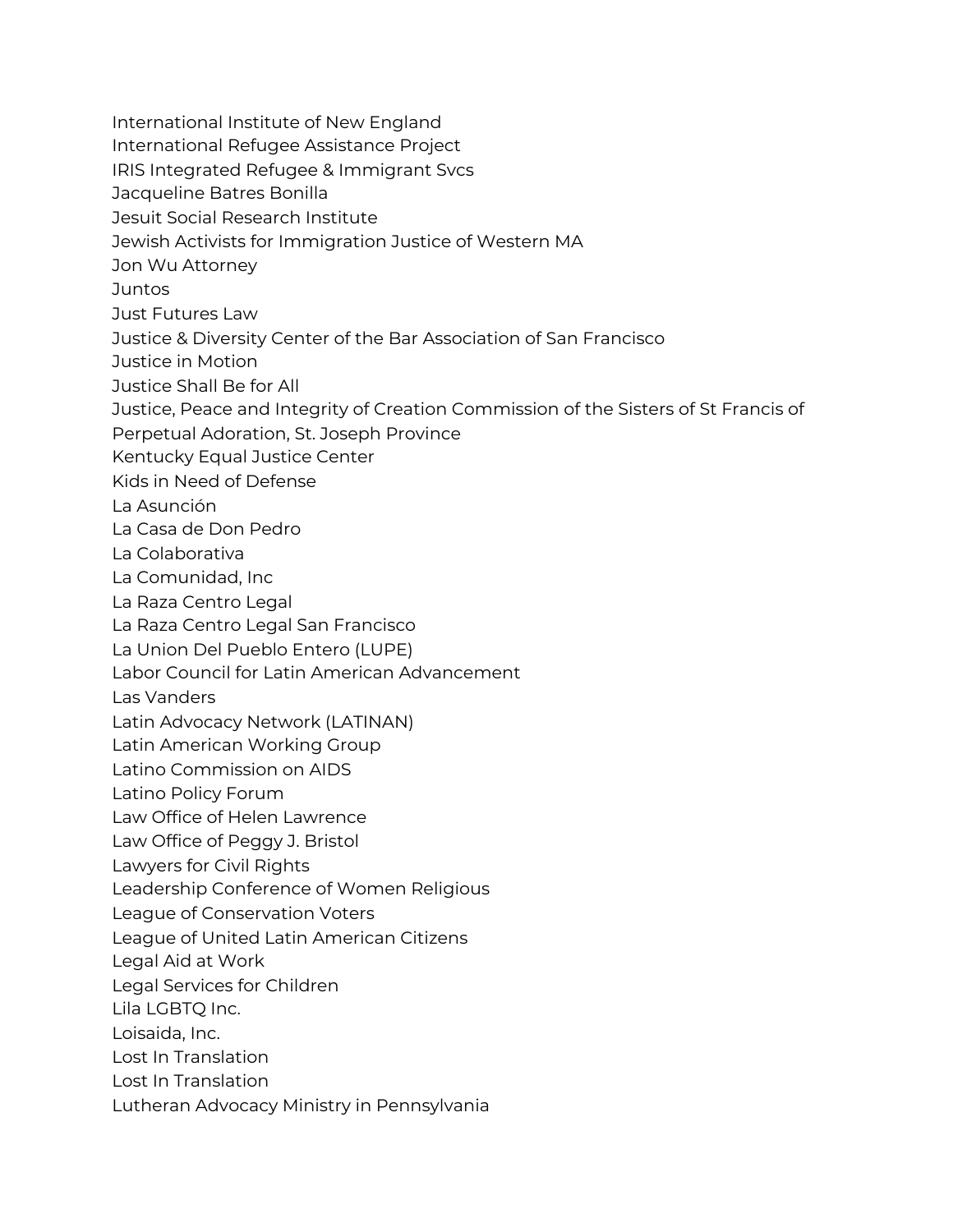Lutheran Immigration and Refugee Service Mano a Mano Family Resource Center Marigold Project Maryknoll Office for Global Concerns Michigan Coalition for Human Rights Migrant Center for Human Rights Mission Housing Mission Neighborhood Centers Mission Neighborhood Health Center Morris County Organization for Hispanic Affairs MoveOn NAKASEC Virginia National Advocacy Center of the Sisters of the Good Shepherd National Association of Social Workers National Immigrant Justice Center (NIJC) National Korean American Service & Education Consortium (NAKASEC) National Lawyers Guild - S.F. Bay Area, Immigration Committee National Lawyers Guild of Los Angeles National Network for Immigrant and Refugee Rights Nebraska Appleseed Neighbors Link Community Law Practice Network in Solidarity with the People of Guatemala Network Lobby for Catholic Social Justice New Sanctuary Coalition NYC Nicaragua Center for Community Acton NorCal TPS Coalition NWI Resist **ONECA** Open Immigration Legal Services Operation Exodus Inner City Oxfam America Pangea Legal Services Pax Christi Illinois Pennsylvania Council of Churches People Organizing to Demand Environmental & Economic Rights (PODER) Planned Parenthood Federation of America PODER Poder Latinx Presente.org Programa Casa Refugiados AC Progressive Leadership Alliance of Nevada Public Counsel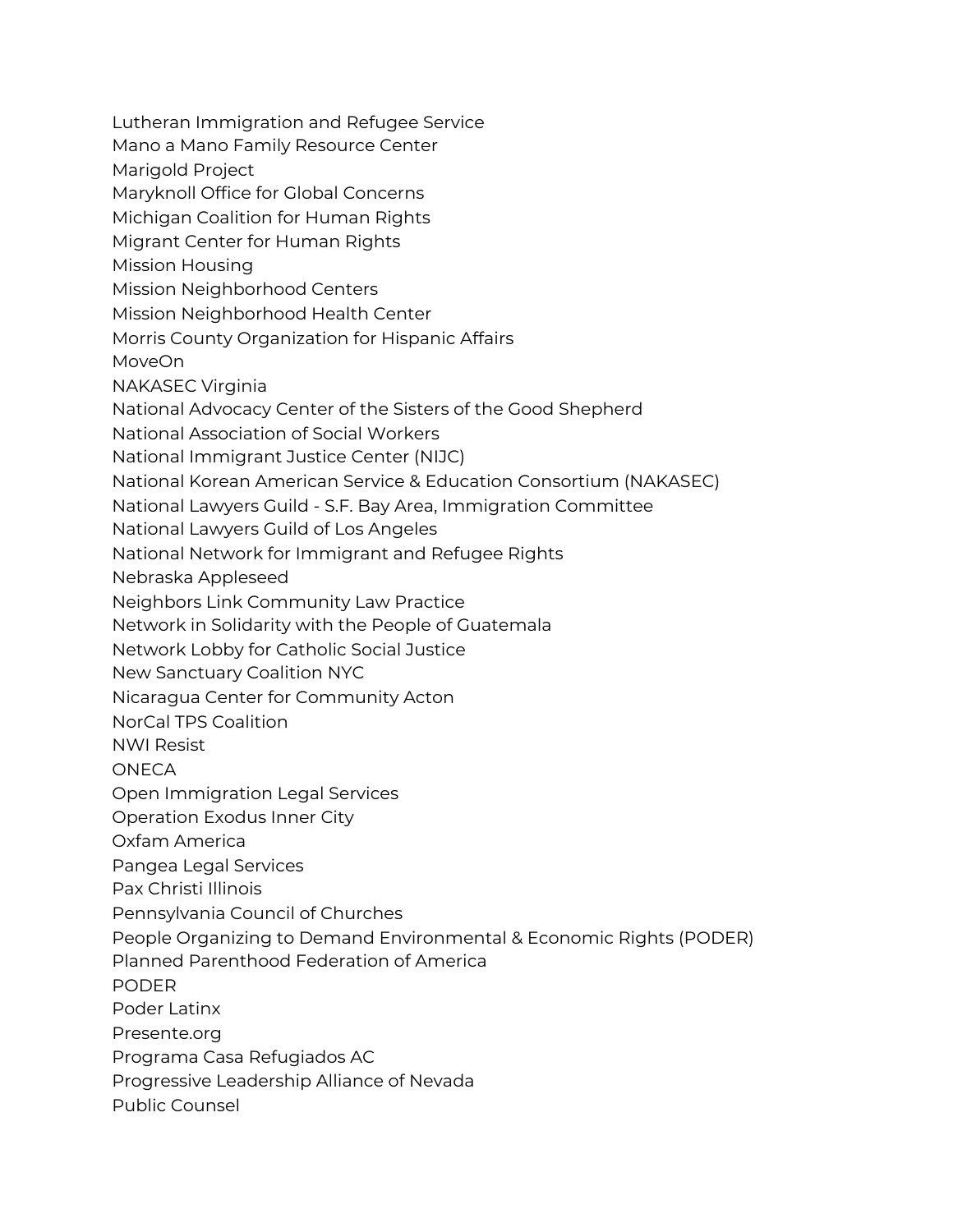Quixote Center Rays of Freedom Red Jesuita con Migrantes LAC Remi Rural Women's Health Project Salvadoran Association of Los Angeles San Francisco Immigrant Legal & Education Network (SFILEN) San Francisco Rapid Response Network San Luis Valley Immigrant Resource Center Secretaría de salud Service Employees International Union (SEIU) Services, Immigrant Rights and Education Network (SIREN) SHARE Foundation Sierra Club Silver State Equality-Nevada Sister Parish Sisters of Mercy of the Americas - Justice Team Sisters of Saint Joseph Sisters of St. Dominic of Blauvelt, New York Sisters, Adorers of the Blood of Christ, US South Carolina Appleseed Legal Justice Center Southwestern Pennsylvania Synod Immigration Working Group Spanish Speaking Elderly Council - RAICES St. Ann's Corner of Harm Reduction St. Francis of Assisi Parish St. John's Episcopal Church, Athol, MA Still Waters Anti-trafficking Program Strangers No Longer (Michigan) The Jus Semper Global Alliance The National Immigration Law Center The Women's Building Triangle Women's International League for Peace and Freedom Union for Reform Judaism Unitarian Universalist Service Committee Unite Here United Stateless United We Dream University of Maryland Carey Immigration Clinic University of San Francisco Immigration & Deportation Defense Clinic UNLV Immigration Clinic We Rise SF Welcoming Immigrants Housing Project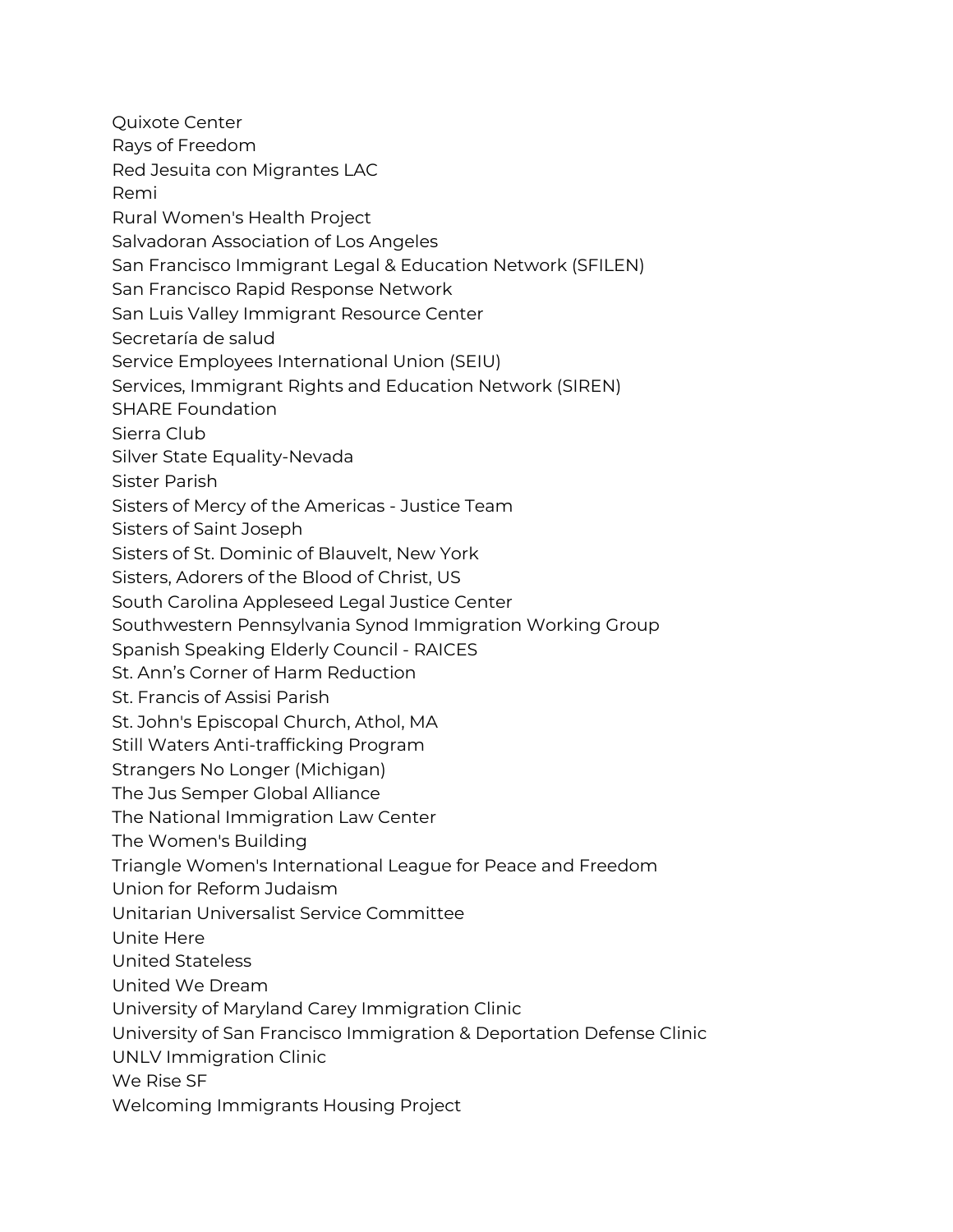Wellstone Democratic Renewal Club Win Without War Wind of the Spirit Immigrant Resource Center Witness at the Border WOLA (Washington Office on Latin America) Women Working Together USA Women's Refugee Commission (WRC) Workers Center of Central New York Working Families United Yo'on ixim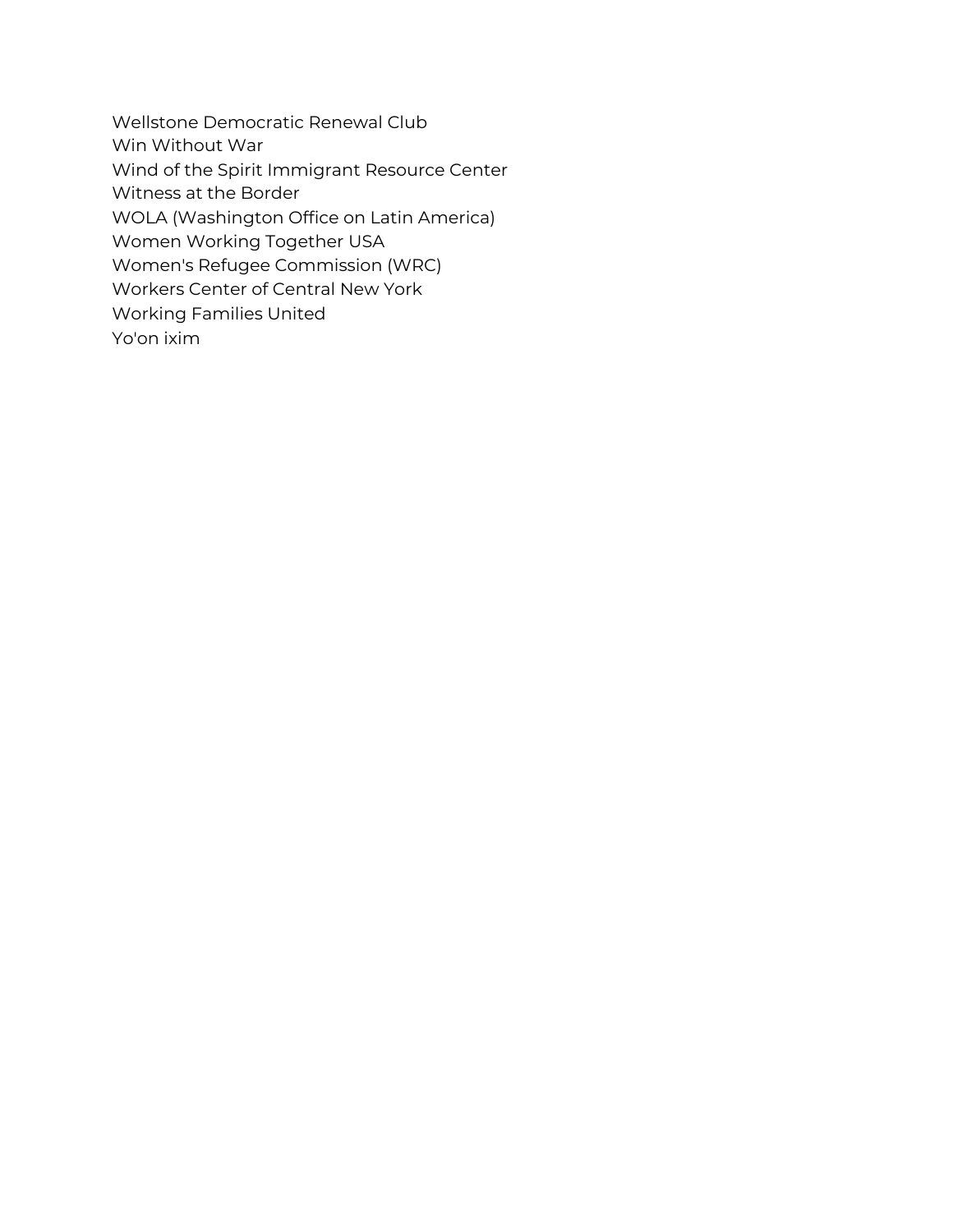December 8, 2020

President Donald J Trump President of the United States of America The White House 1600 Pennsylvania Avenue Washington, D.C. 20500

Dear President Trump:

We, the undersigned 234 organizations, urge your Administration to immediately grant a new Temporary Protected Status designation for Nicaragua, Honduras, and El Salvador and include Guatemala as a consequence of the severe devastation caused by hurricanes Eta and Iota in Central America.

Under section 244 of the Immigration and Nationality Act, the U.S. government can immediately provide protection for thousands of Central American immigrants who are unable to return to their home countries due to devastation caused by recent consecutive hurricanes and tropical storms which aggravated dire conditions in Honduras, Nicaragua, El Salvador, and Guatemala. Nationals of those countries living in the U.S. are a key source of financial support to families in Central America and will also send goods to their loved ones in the region. They also provide support to multiple Central American community and advocacy organizations actively working with allies and communities on the ground that have been unable to rely on national governments which have been slow to respond. Temporary Protected Status is a life-saving tool. In 1998, the same Central American region was devastated by Hurricane Mitch which left at least 11,000 people dead and thousands missing. A new designation can help stabilize the region while the Central American governments work to provide emergency aid to those impacted by these storms, and already suffering the economic effects of the current global health pandemic, which has also negatively impacted public health and the regional economy.

On November 4, 2020 Hurricane Eta made landfall in the Atlantic coast of Nicaragua as a category 4 hurricane and weakened to a tropical depression before entering Honduras. Two weeks later, and only 15 miles apart, Hurricane Iota made landfall again in the Atlantic coast of Nicaragua as a category 4 storm. Both hurricanes impacted Central America with strong winds and heavy rains damaging critical infrastructure such as airports in Honduras, hospitals, schools, bridges, roads, and water systems. Remote communities, already suffering from the health and socio-economic fallout of COVID-19 are particularly vulnerable to the double burden of a pandemic and the devastation wrought by Eta and Iota. Initial reports of the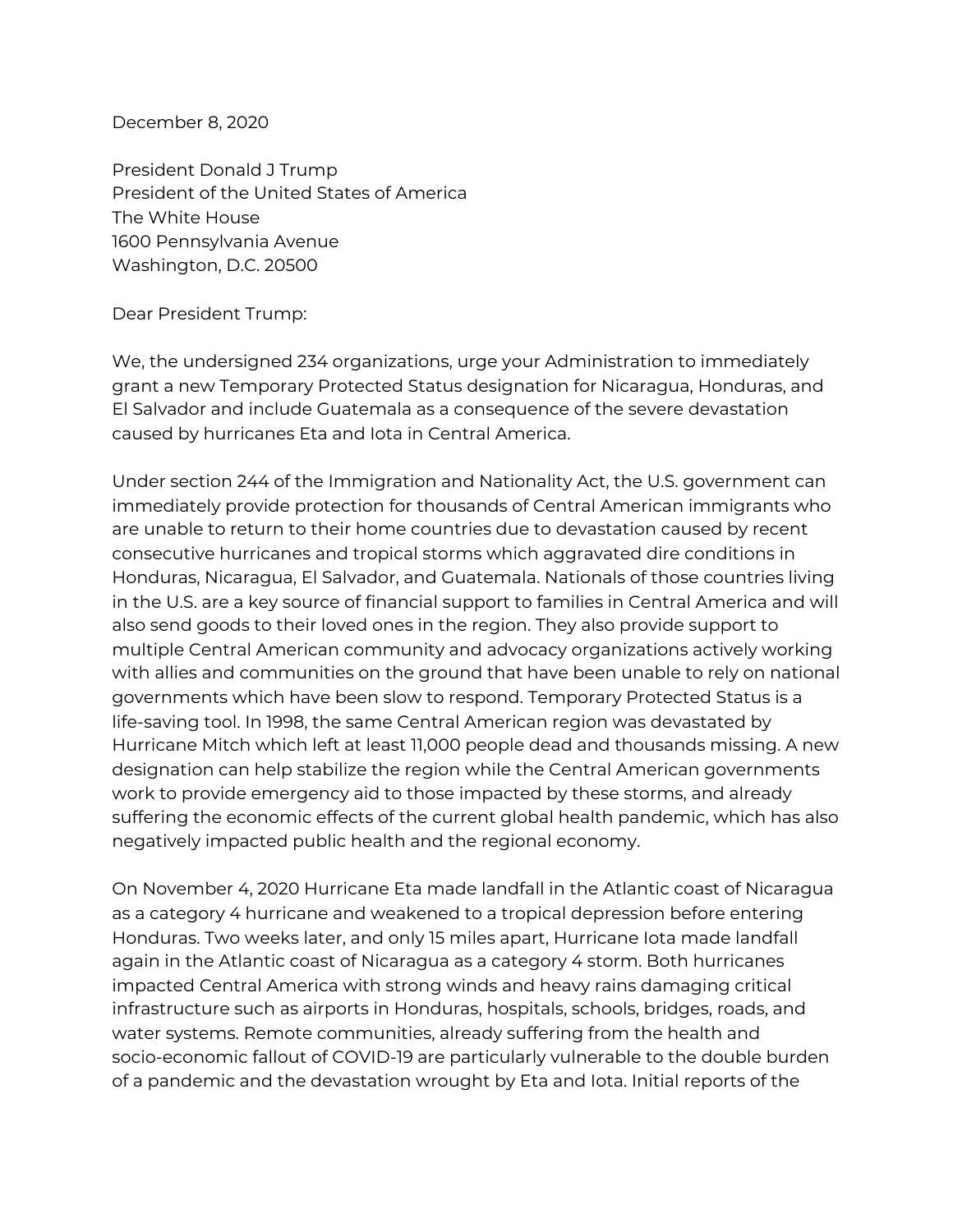impacts of both Hurricanes Eta and Iota on these countries estimate even greater devastation than what Hurricane Mitch caused.

The aftermath of these storms are emerging as a major humanitarian crisis in Central America. More than 4.9 million people from Panama to Belize are affected. The most severe impacts are being felt in Honduras, Nicaragua, and Guatemala, but also several areas in El Salvador. In all the affected areas, the communities most impacted are Black and Indigenous: Garifuna, Miskito, many indigenous groups who already suffer from historical patterns of exclusion and discrimination, resulting in disproportionate levels of poverty and geographic isolation. Besides the loss of life, thousands of families lost their homes and livelihoods in the midst of a deadly pandemic. It would be unconscionable to return Central Americans seeking relief from the hurricanes back to an emergency and humanitarian crisis in their countries from which it will take years to recover.

We stand in solidarity with communities in Central America and ask that your Administration join us in standing with them by using its power to grant immediate protection in the form of Temporary Protected Status to nationals of those countries living in the U.S. left vulnerable by the devastation and existing structural barriers to a timely, relevant, and sustainable recovery in Central America.

Thank you for your prompt attention to this urgent matter. Should you need additional information or have further questions please do not hesitate to contact Mony Ruiz-Velasco at Alianza Americas via email at [mruizvelasco@alianzaamericas.org](mailto:mruizvelasco@alianzaamericas.org) or phone at (773) 428-0164 or Laura Esquivel at Hispanic Federation at [lesquivel@hispanicfederation.org](mailto:lesquivel@hispanicfederation.org) or 202.210.2096.

Sincerely,

Adhikaar AFL-CIO African Career, Education & Resources, Inc. Alianza Americas Alianza Nacional de Campesinas America's Voice American Federation of Teachers (AFT) American Friends Service Committee American Humanist Association American Immigration Lawyers Association Americans for Immigrant Justice, Inc. Arab Resource and Organizing Center Arkansas United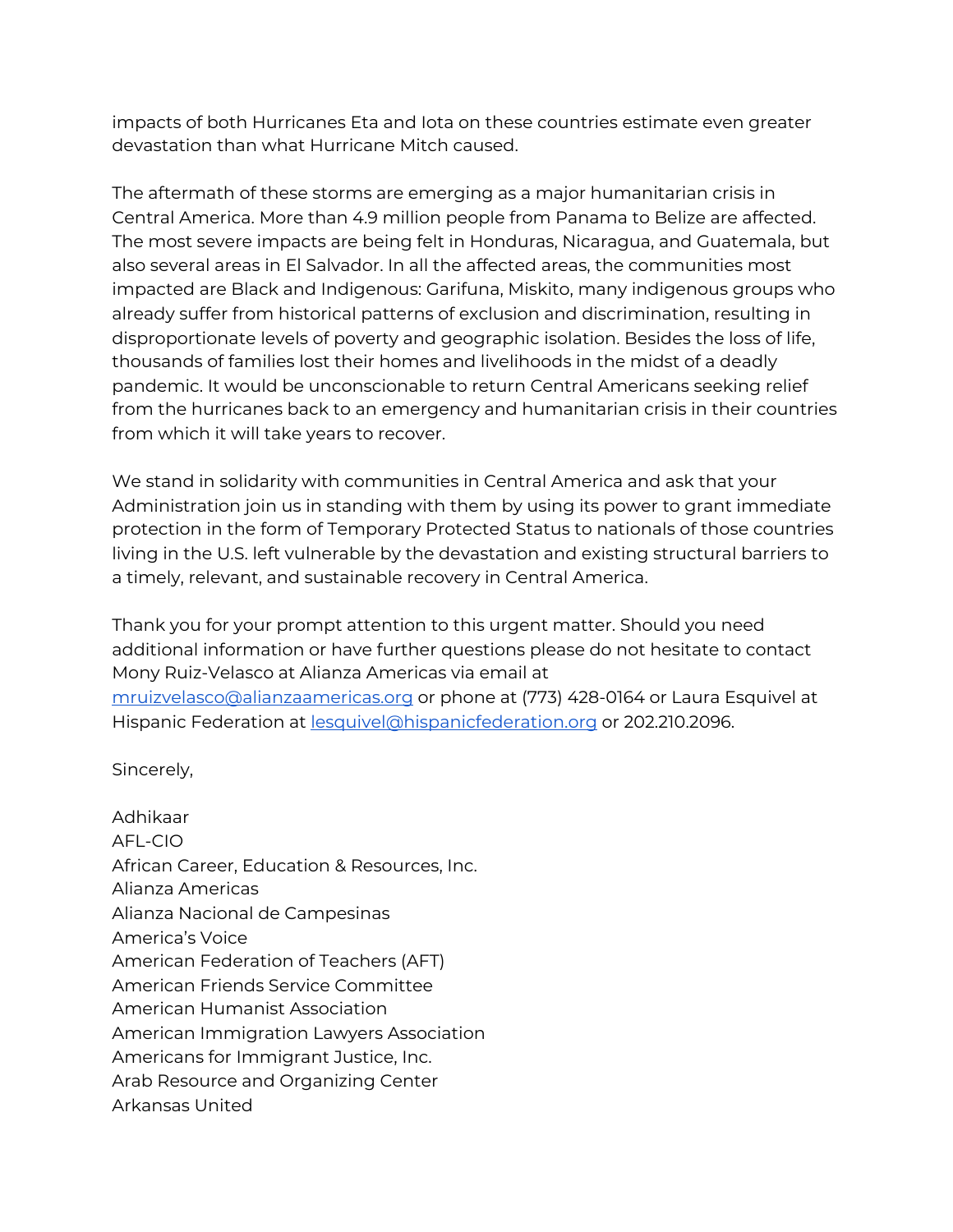ARTE Inc. Asylee Women Enterprise Asylum Access Asylum-seekers Sponsorship Project Bay Area Asylum Support Coalition (BAASC) Bender's Immigration Bulletin (LexisNexis) Boston University International Human Rights Clinic Cabrini Immigrant Services of NYC California Collaborative for Immigrant Justice (CCIJ) Caminando Juntos - Presentation Sisters CASA Casa Mary Johanna Casareina Catholic Charities of SW Kansas Catholic Charities Tompkins Tioga Catholic Legal Immigration Network, Inc. Catholic Migration Services Center for Latino Progress - CPRF Center for Law and Social Policy (CLASP) Center for Popular Democracy Central American Black Organization Central American Resource Center - CARECEN DC Central American Resource Center - CARECEN Los Angeles Central American Resource Center --CARECEN San Francisco Centro Comunitario CEUS Centro Presente Centro Romero Chicago Community and Workers' Rights Chispa, LCV Church World Service Coalition for Humane Immigrant Rights (CHIRLA) Coalition of Latino Leaders-CLILA Columbia Law School Immigrants' Rights Clinic Community Action Board of Santa Cruz County Inc. Community Legal Services in East Palo Alto Congregation of Our Lady of Charity of the Good Shepherd, U.S. Provinces COPAL Minnesota Corazon Latino **CRECEN** Culinary Union Desert Support for Asylum Seekers DIF Municipal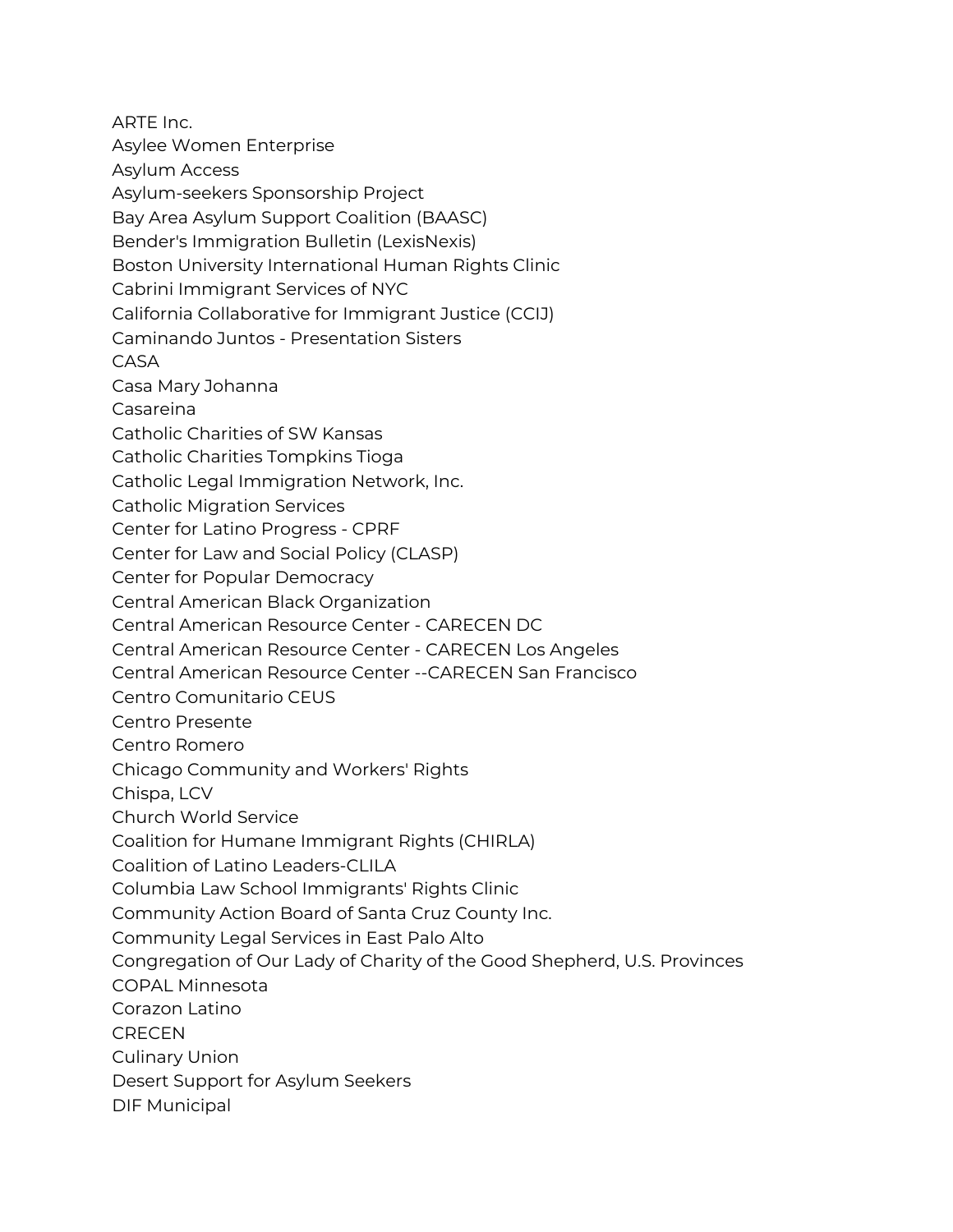- Dolores Street Community Services
- Dreamer Fund
- Durango Unido en Chicago
- East Bay Sanctuary Covenant
- El/La Para TransLatinas
- Equality California
- Equality North Carolina
- Erie Neighborhood House
- Evangelical Lutheran Church in America
- Family Action Network Movement
- Florence Immigrant & Refugee Rights Project
- Florida Immigrant Coalition
- Franciscan Action Network
- Friends Committee on National Legislation
- Galeria de la Raza
- Grassroots Leadership
- Grupo Folklórico Nicaragüense Malinche
- Haitian Bridge Alliance
- HANA Center
- Hartford Knights Corp.
- **HIAS**
- Hispanic Federation
- Hispanic Health Network
- Hispanics in Philanthropy
- Hispanos Unidos De Buffalo Inc.
- Hondureños Contra el SIDA
- Horizons Unlimited of San Francisco, Inc.
- Houston Migrant Outreach Coalition
- Human Rights First
- Illinois Coalition for Immigrant and Refugee Rights
- Illinois Dream Fund
- Immigrant Law Center of Minnesota
- Immigrant Legal Advocacy Project
- Immigrant Legal Defense
- Immigration Hub
- Immigration Institute of the Bay Area
- Immigration Services and Legal Advocacy (ISLA)
- Immigration Team of Unity Temple Unitarian Universalist Congregation
- Indivisible Chicago Alliance
- Inmimex
- Institute for Pikicy Studies Global Economy Project
- Instituto Familiar de La Raza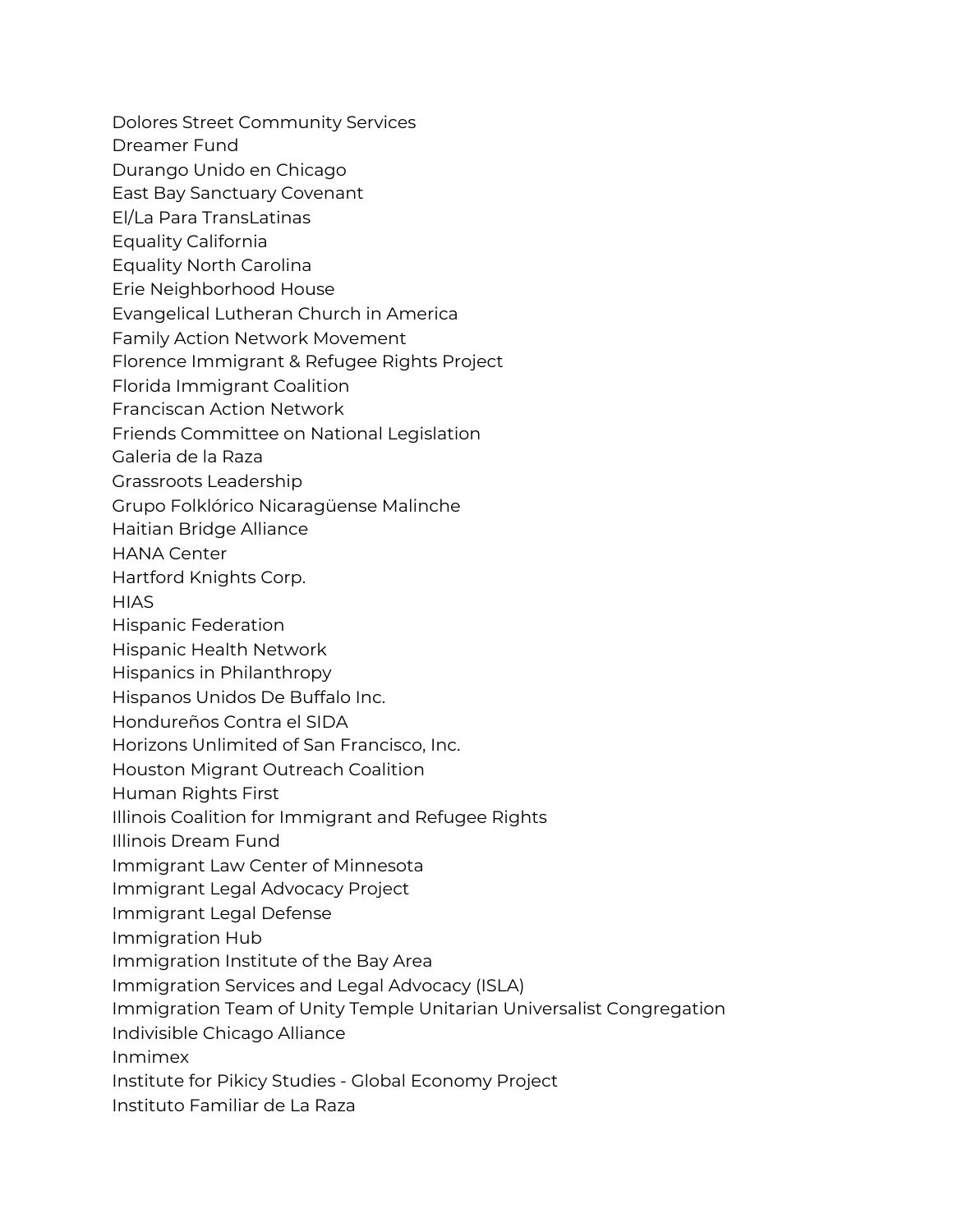Intercultural Counseling Connection

International American Relief Society IARS

International Institute of New England

International Refugee Assistance Project

IRIS Integrated Refugee & Immigrant Svcs

Jacqueline Batres Bonilla

Jesuit Social Research Institute

Jewish Activists for Immigration Justice of Western MA

Jon Wu Attorney

**Juntos** 

Just Futures Law

Justice & Diversity Center of the Bar Association of San Francisco

Justice in Motion

Justice Shall Be for All

Justice, Peace and Integrity of Creation Commission of the Sisters of St Francis of

Perpetual Adoration, St. Joseph Province

Kentucky Equal Justice Center

Kids in Need of Defense

La Asunción

La Casa de Don Pedro

La Colaborativa

La Comunidad, Inc

La Raza Centro Legal

La Raza Centro Legal San Francisco

La Union Del Pueblo Entero (LUPE)

Labor Council for Latin American Advancement

Las Vanders

Latin Advocacy Network (LATINAN)

Latin American Working Group

Latino Commission on AIDS

Latino Policy Forum

Law Office of Helen Lawrence

Law Office of Peggy J. Bristol

Lawyers for Civil Rights

Leadership Conference of Women Religious

League of Conservation Voters

League of United Latin American Citizens

Legal Aid at Work

Legal Services for Children

Lila LGBTQ Inc.

Loisaida, Inc.

Lost In Translation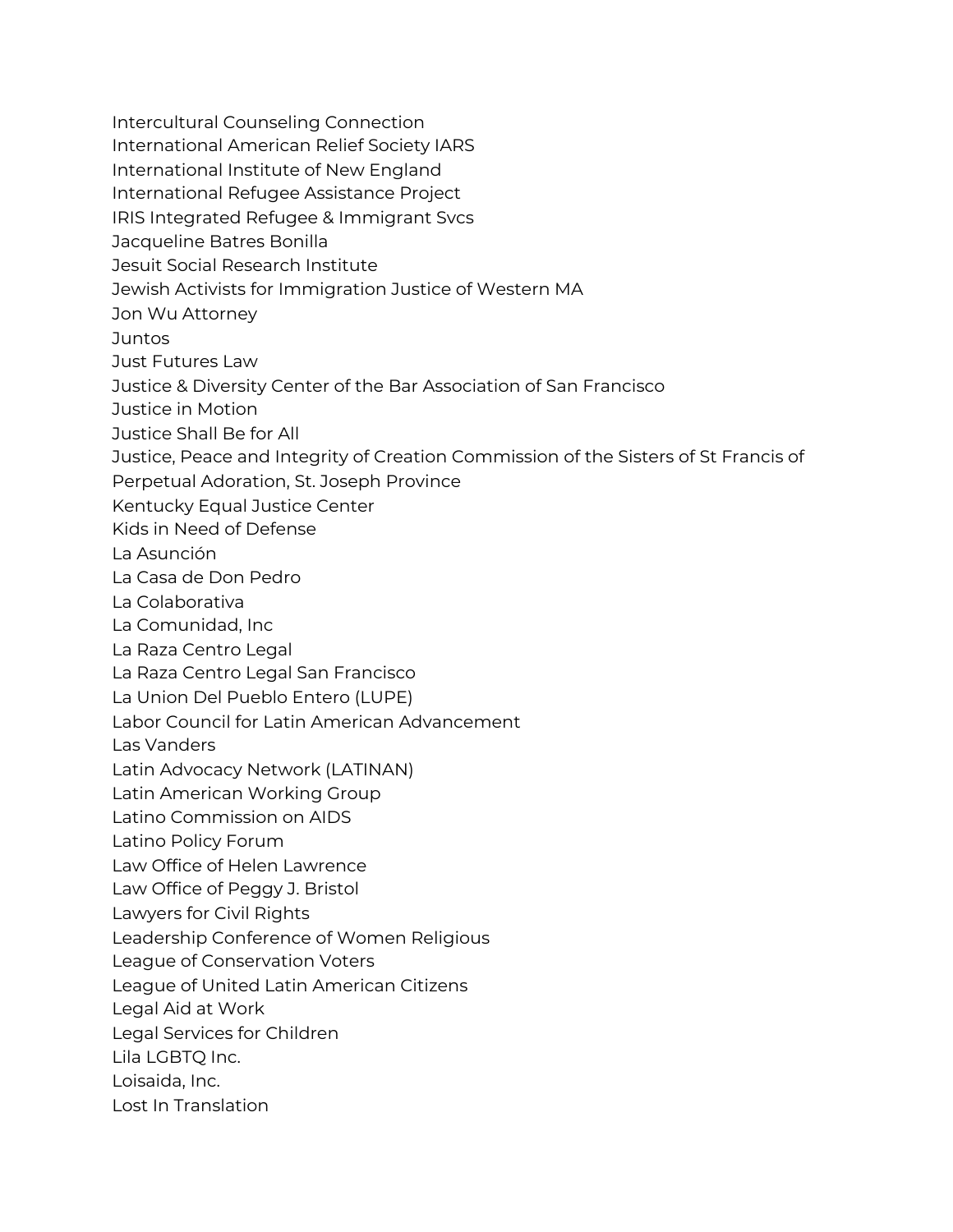Lost In Translation Lutheran Advocacy Ministry in Pennsylvania Lutheran Immigration and Refugee Service Mano a Mano Family Resource Center Marigold Project Maryknoll Office for Global Concerns Michigan Coalition for Human Rights Migrant Center for Human Rights Mission Housing Mission Neighborhood Centers Mission Neighborhood Health Center Morris County Organization for Hispanic Affairs MoveOn NAKASEC Virginia National Advocacy Center of the Sisters of the Good Shepherd National Association of Social Workers National Immigrant Justice Center (NIJC) National Korean American Service & Education Consortium (NAKASEC) National Lawyers Guild - S.F. Bay Area, Immigration Committee National Lawyers Guild of Los Angeles National Network for Immigrant and Refugee Rights Nebraska Appleseed Neighbors Link Community Law Practice Network in Solidarity with the People of Guatemala Network Lobby for Catholic Social Justice New Sanctuary Coalition NYC Nicaragua Center for Community Acton NorCal TPS Coalition NWI Resist **ONFCA** Open Immigration Legal Services Operation Exodus Inner City Oxfam America Pangea Legal Services Pax Christi Illinois Pennsylvania Council of Churches People Organizing to Demand Environmental & Economic Rights (PODER) Planned Parenthood Federation of America PODER Poder Latinx Presente.org

Programa Casa Refugiados AC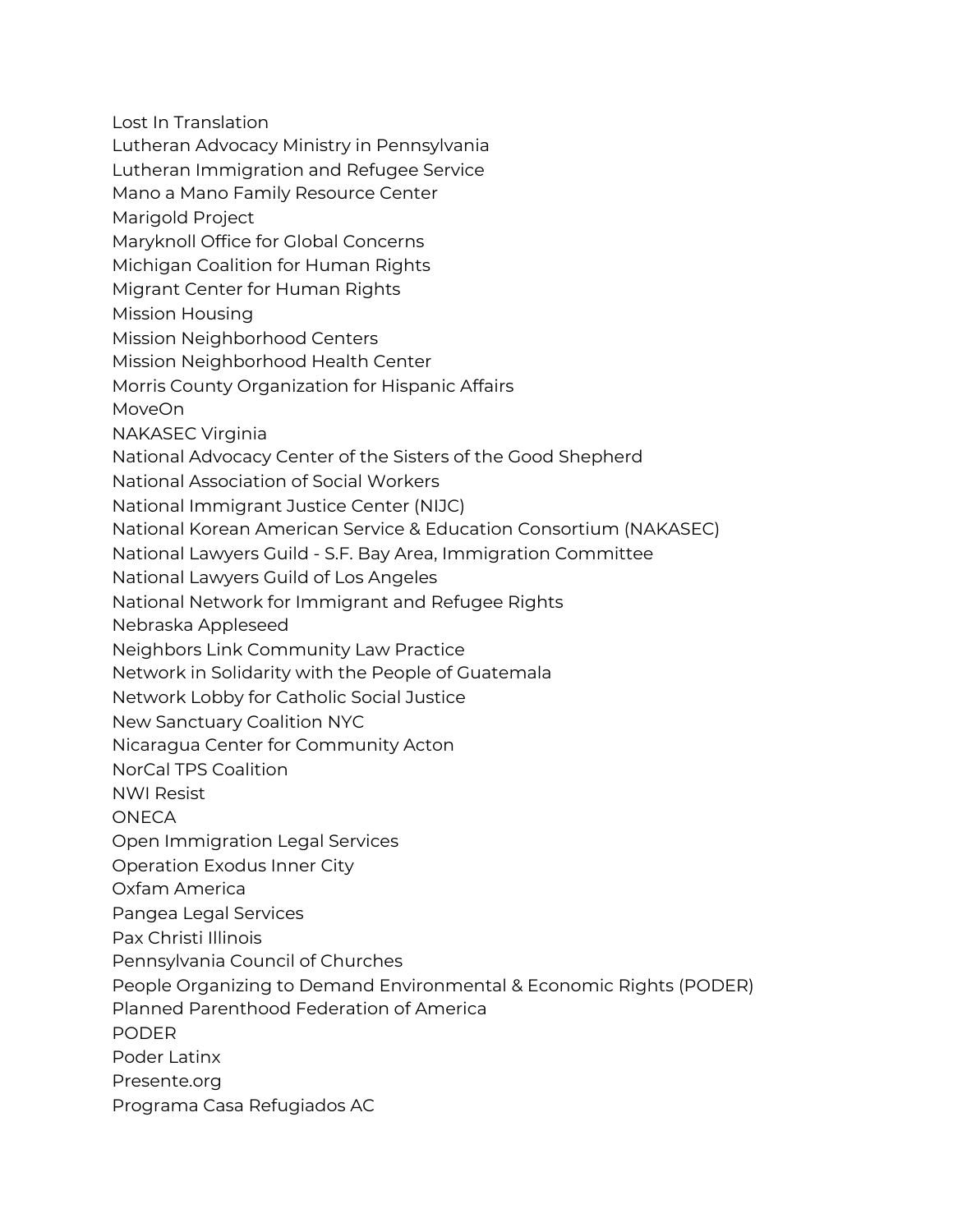Progressive Leadership Alliance of Nevada

Public Counsel

Quixote Center

Rays of Freedom

Red Jesuita con Migrantes LAC

Remi

Rural Women's Health Project

Salvadoran Association of Los Angeles

San Francisco Immigrant Legal & Education Network (SFILEN)

San Francisco Rapid Response Network

San Luis Valley Immigrant Resource Center

Secretaría de salud

Service Employees International Union (SEIU)

Services, Immigrant Rights and Education Network (SIREN)

SHARE Foundation

Sierra Club

Silver State Equality-Nevada

Sister Parish

Sisters of Mercy of the Americas - Justice Team

Sisters of Saint Joseph

Sisters of St. Dominic of Blauvelt, New York

Sisters, Adorers of the Blood of Christ, US

South Carolina Appleseed Legal Justice Center

Southwestern Pennsylvania Synod Immigration Working Group

Spanish Speaking Elderly Council - RAICES

St. Ann's Corner of Harm Reduction

St. Francis of Assisi Parish

St. John's Episcopal Church, Athol, MA

Still Waters Anti-trafficking Program

Strangers No Longer (Michigan)

The Jus Semper Global Alliance

The National Immigration Law Center

The Women's Building

Triangle Women's International League for Peace and Freedom

Union for Reform Judaism

Unitarian Universalist Service Committee

Unite Here

United Stateless

United We Dream

University of Maryland Carey Immigration Clinic

University of San Francisco Immigration & Deportation Defense Clinic

UNLV Immigration Clinic